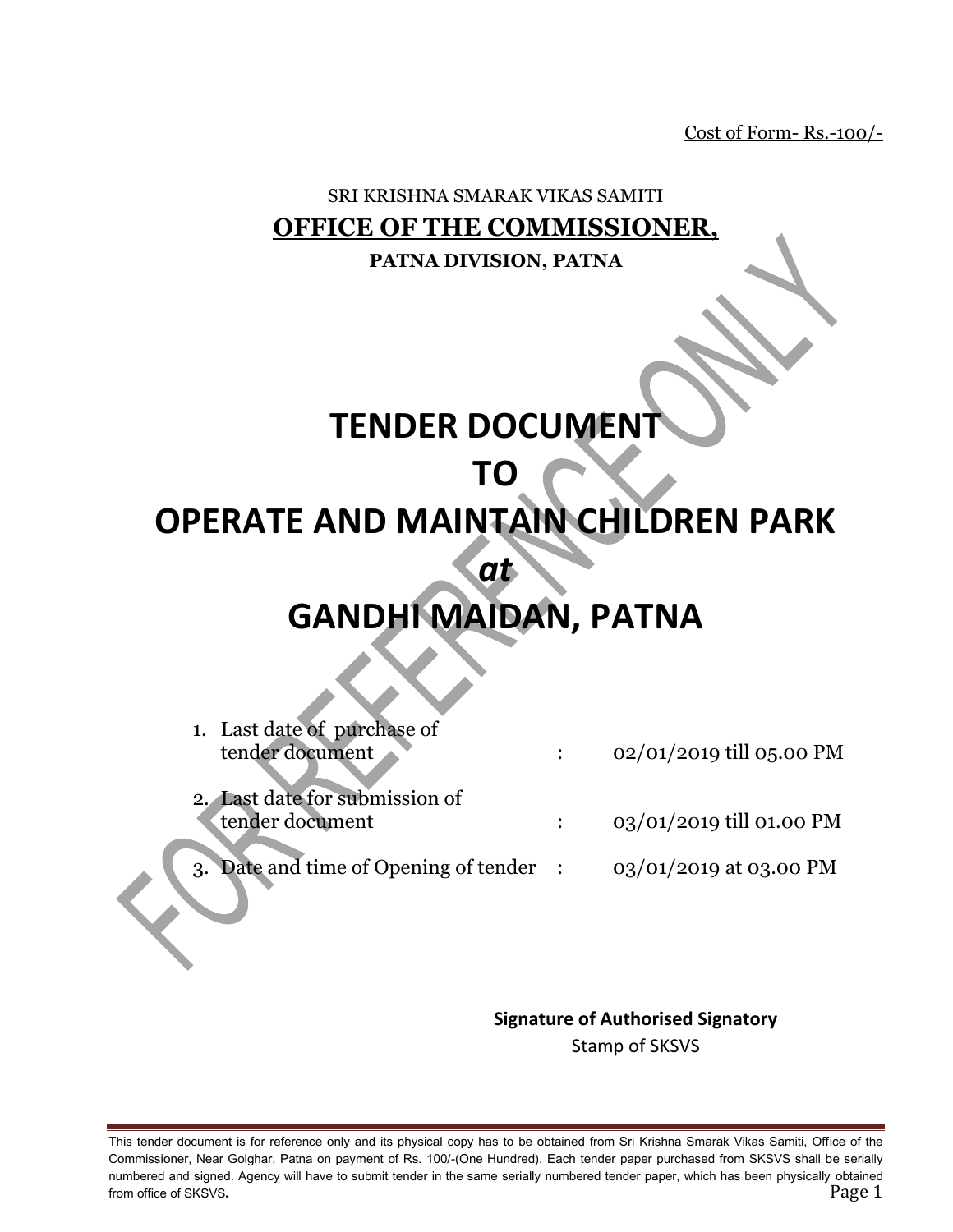#### **1. INTRODUCTION**

Sri Krishna Smarak Vikas Samiti (SKSVS) is a non–profit society registered under the Society Registration Act 21, 1860. It is a body bestowed with authority for management of Gandhi Maidan and Sri Krishna Memorial Hall, Patna.

In view of the huge inflow of people in this historic Gandhi Maidan and prospective demands, Children Park at Gandhi Maidan has been brought into existence to attract the kids/children for their leisure activities. This Children Park envisages a modern and healthy playing environment.

SKSVS is seeking an agency to operate and maintain Children Park at Gandhi Maidan, Patna. Hence this Tender is called from the interested and suitable company/ firm/agency.

### **2. DESCRIPTION OF CHILDREN PARK**

The Children Park is constructed in Gandhi Maidan near Gate No-5. The total area of this park is approximately 9750 sq.ft. (30"x325" sq.ft). Total 42 playing equipments are installed in the park with 27 types of different equipments :-

| S.No.           | <b>Particular</b>               | Length         | Width          |  |
|-----------------|---------------------------------|----------------|----------------|--|
| 01              | Shark Spring Rider PGKD 27      | 1.8            | 1.4            |  |
| 02              | Jumbo Spring Rider PGKD 36      | $\overline{2}$ | 1.5            |  |
| 03              | Duck Spring Rider PGKD 11       | $\overline{2}$ | 1.5            |  |
| 04              | Roto Mini Wave Slide ROSD 19    | 3.8            | 1.6            |  |
| 05              | Combination Set 4 in IPGKD 02   | 3.9            | 2.6            |  |
| 06              | Combination Set 3 in IPGKD 03   | 3              | 2.6            |  |
| 07              | Dolphin See Saw PGSS 07         | 1.4            | $\overline{2}$ |  |
| 08              | <b>Elephant See Saw PGSS 06</b> | 1.4            | $\overline{2}$ |  |
| 09 <sup>°</sup> | Multy Seater Sea Saw PGSS 04    | 1.5            | $\overline{4}$ |  |
| 10              | <b>Steer Go Round PGMR 10</b>   | 4.5            | 4.5            |  |
| 11              | Cycle Merry Go Round PGMR 12    | 2.2            | 2.2            |  |
| 12              | <b>FRP Platform MGR PGMR 08</b> | 3              | 3              |  |
| 13              | Animal MGR PGMR 02              | 3.1            | 3.1            |  |
| 14 <sup>2</sup> | Four Seater MGR PGMR 05         | 3.1            | 3.1            |  |
| 15              | Twinder Go Round PGMR 01        | 2.5            | 2.5            |  |

#### **Description:-**

This tender document is for reference only and its physical copy has to be obtained from Sri Krishna Smarak Vikas Samiti, Office of the Commissioner, Near Golghar, Patna on payment of Rs. 100/-(One Hundred). Each tender paper purchased from SKSVS shall be serially numbered and signed. Agency will have to submit tender in the same serially numbered tender paper, which has been physically obtained from office of SKSVS. Page 2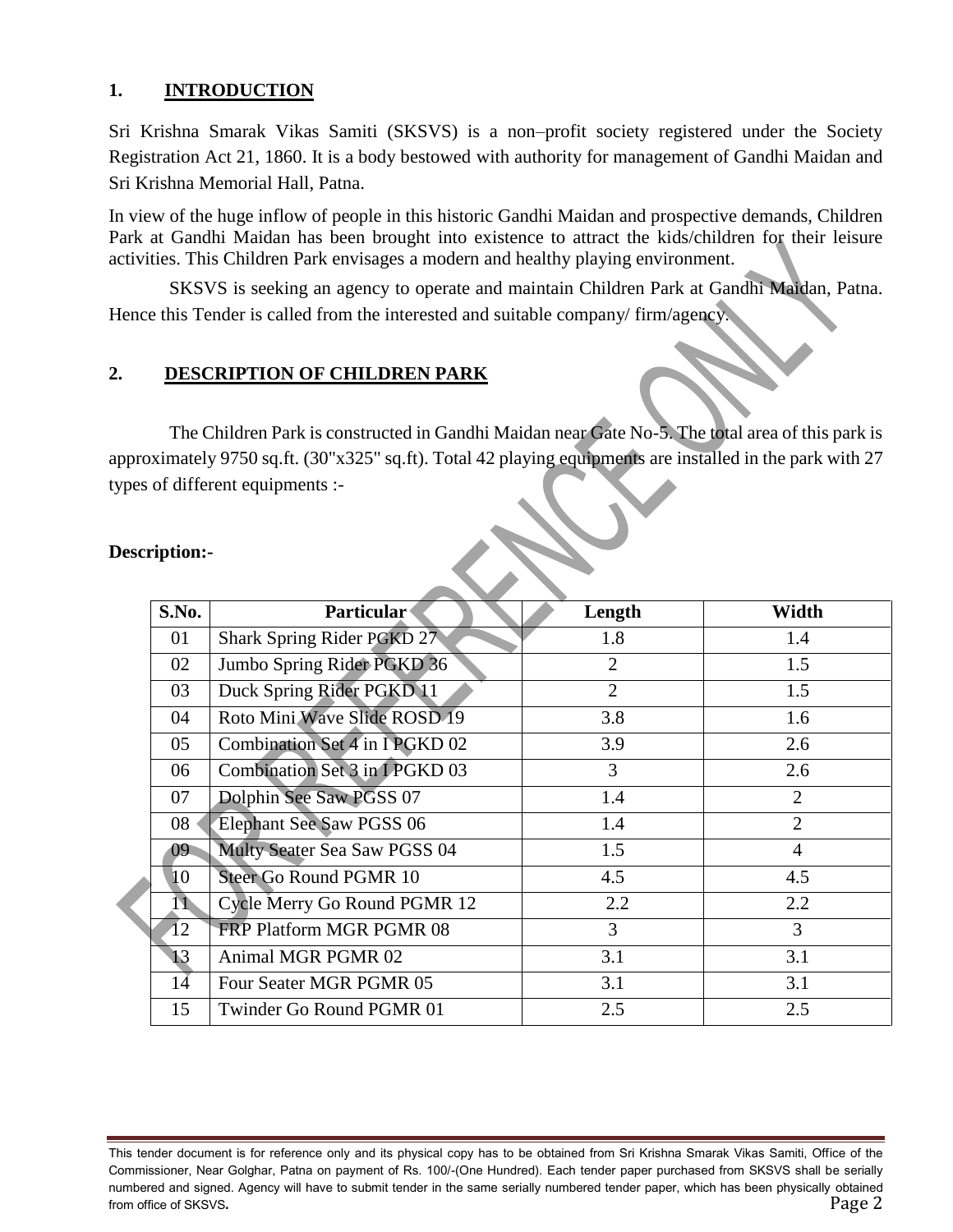| 16 | Circular Swing PGKD 06          | 3   | 2.5              |
|----|---------------------------------|-----|------------------|
| 17 | Flying Butterfly PGKD 05        | 3   | 2.5              |
| 18 | <b>Balancing Bridge PGTH 03</b> | 8.3 | 1.8              |
| 19 | Disc Challenger PGTH 01         | 5.5 | 2.1              |
| 20 | Four Seater Arc Swing PGSW 01   | 7.5 | 2.5              |
| 21 | Triple Wave Slide PGSD 45/46    | 6.5 | $\overline{3.5}$ |
| 22 | Straight Curve Slide PGSD 37    | 5.7 | 1.8              |
| 23 | Metal Roller Slide PGSD 51/52   | 7.1 | റ                |
| 24 | Multi Lane Slide PGSD 21        | 8.7 |                  |
| 25 | MAPS <sub>14</sub>              | 7.5 | 7.4              |
| 26 | <b>MAPS 02</b>                  | 8.5 | 7.5              |
| 27 | MAPS <sub>43</sub>              | 13  | 7.4              |

\*\*The above description can be changed without notice at any time.

## **3. ELIGIBILTY CRITERIA**

Tender shall be evaluated in two stages:-

- *1. Technical evaluation of proposal* 
	- a) Earnest money of Rs.5,000/- is to be paid along with the technical bid through D.D. in favour of 'Sri Krishna Smarak Vikas Samiti' payable at Patna
	- b) Company/ firm must provide photo copy of Pan Card.

The user charge levied by the agency shall not exceed the following:-

Entry Fee – Rs. 5/- per person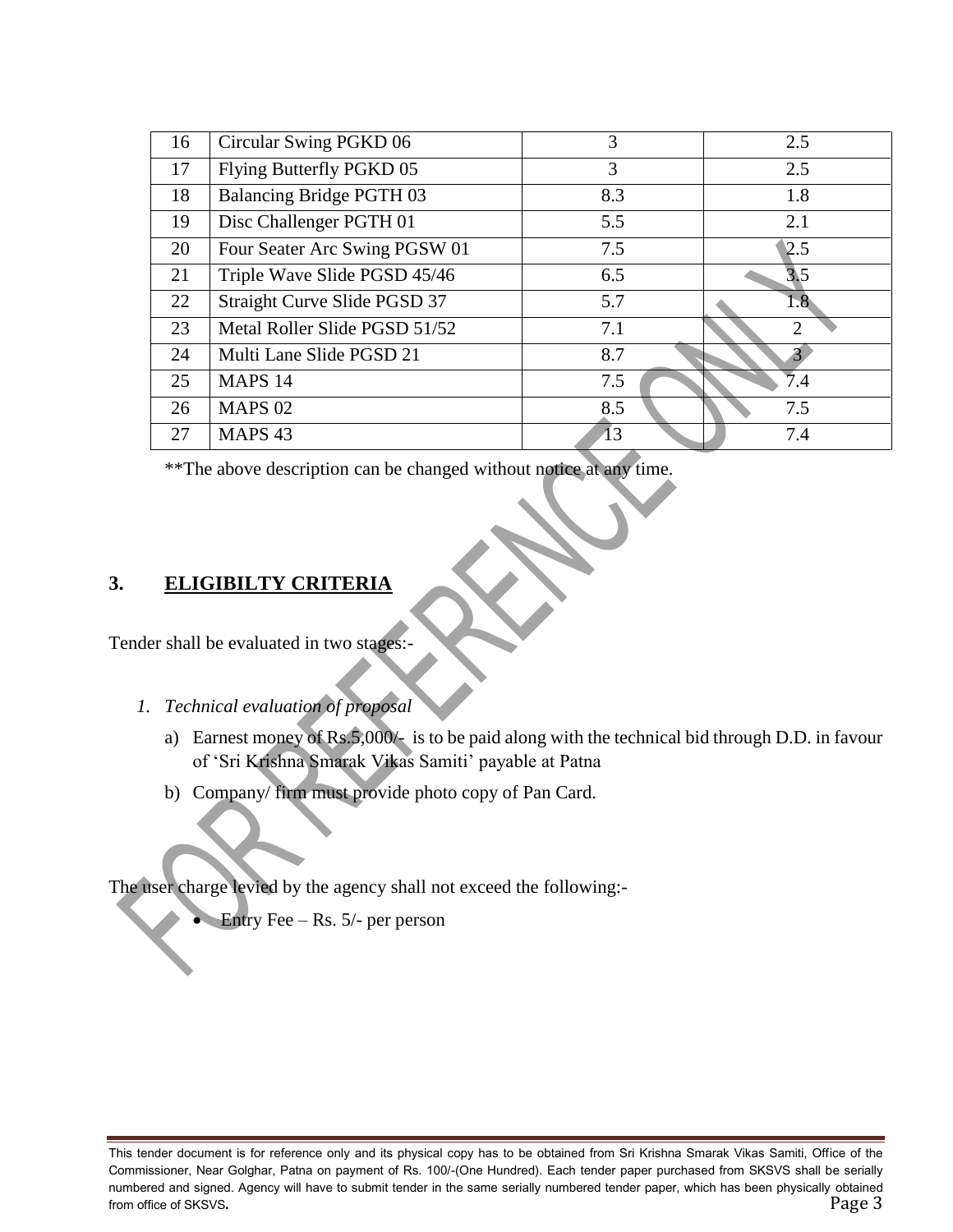## **4. Financial Bid (Separate sealed envelope)**

The Agency shall be selected after fulfilling the terms & conditions of the technical bid and the bidder who offers the highest amount will be considered.

Financial proposal would be the net amount payable to SKSVS on a monthly basis within the  $7<sup>th</sup>$  day of every month.

The bidder fulfilling Technical Stage will be shortlisted for financial evaluation. Claims without documentary evidence will not be considered.

SKSVS reserves the right to verify the claims made by the Bidders and to carry out the capability assessment of the Bidders and the SKSVS decision shall be final in this regard. SKSVS may, in its absolute discretion, waive any of the conditions and/or requirements in the TENDER in respect of any or all of the bidders.

## **5. OBLIGATIONS OF THE BIDDING AGENCY**

- 1. The Agency shall use only the space earmarked for the Children Park, and shall not use any other space for any other purpose. The agency shall not use any space for any advertisement etc.
- 2. The agency is responsible for maintaining and cleanliness of the area at all times.

## **6. Guidelines for scope of work:**

- 1. Proper park timing as decided by SKSVS should be strictly maintained on a daily basis.
- 2. Proper maintenance of all park equipments.
- 3. Proper cleanliness and hygiene shall be maintained in the premise which includes inner and outside boundary wall. Any litter thrown anywhere in the Children Park area due to the activities of the Person has to be cleared/collected by the Agency only.
- 4. First Aid Medical Box is to be kept and maintained by the agency all the time in case of meeting any casualty.
- 5. The playing equipments should only be used by the children and shall not be allowed to use/ misuse it by any adult person.

## **7. DECLARATION OF SUCCESSFUL BIDDER**

Upon acceptance of the Proposal of the tenderer financially qualified with or without negotiations, SKSVS shall declare the tenderer as the Successful Bidder.

This tender document is for reference only and its physical copy has to be obtained from Sri Krishna Smarak Vikas Samiti, Office of the Commissioner, Near Golghar, Patna on payment of Rs. 100/-(One Hundred). Each tender paper purchased from SKSVS shall be serially numbered and signed. Agency will have to submit tender in the same serially numbered tender paper, which has been physically obtained from office of SKSVS. Page 4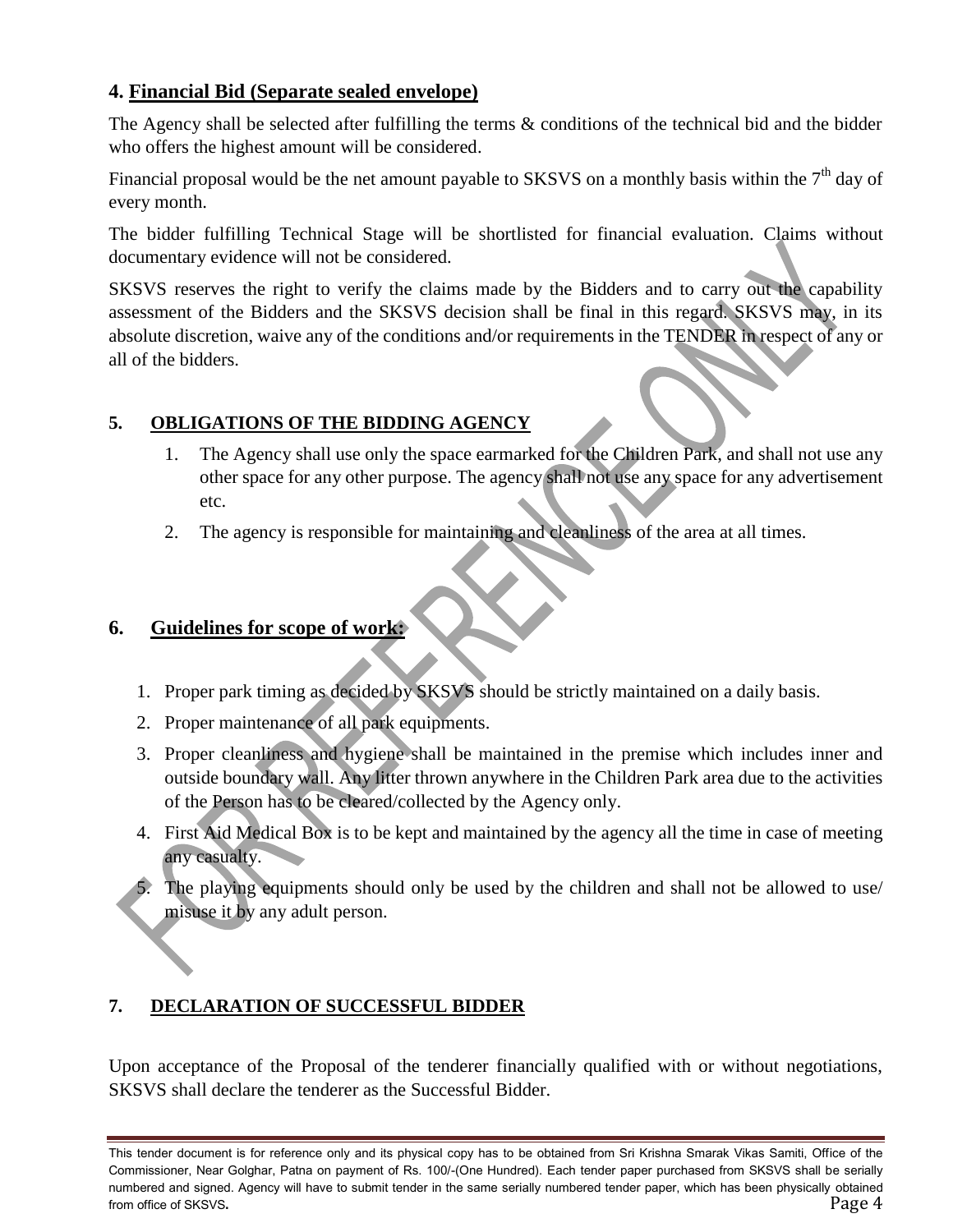#### **8. NOTIFICATION**

SKSVS will notify the Successful Bidder by a Letter of Award (LOA) that its Proposal has been accepted.

### **9. RIGHT TO ACCEPT OR REJECT PROPOSAL**

SKSVS reserves the right to accept or reject any or all of the Proposals without assigning any reason.

SKSVS reserves the right to invite revised Proposals from Bidders with or without amendment of the Tender Document at any stage, without liability or any obligation for such invitation and without assigning any reason.

### **10. OVERALL MANAGEMENT**

The Agency must employ adult and efficient labour/ Staff only. Employment of child labour will lead to the termination of the contract. The successful bidder shall engage only such workers, whose antecedents have been thoroughly verified including character and other formalities.

The agency shall ensure that all the workforce deployed should be in proper uniform while on duty.

## **11. TERMS AND CONDITIONS**

- 1) The SKSVS shall award work to the Agency for 11 months. If the Operation and Maintenance of Children Park by the existing Agency found satisfactory**,** it may be further extended for the next term.
- 2) If there is any damage to any public property/ facilities at Gandhi Maidan or any payments due to SKSVS or any demand from any authority to SKSVS regarding dues payable by the Agency, the Bidder shall be liable to pay the same, failing which SKSVS will take action against the Agency.
- The Agency shall obtain prior permission of SKSVS before carrying out any kind of modifications in the work schedule or before putting any furniture and fixtures in the Children Park.
- 4) Inspection of the Children Park area may be conducted by any officer/ employee of SKSVS at any time and day.
- 5) The proposed operation of the Children Park timings would be from 06:00 AM till 08:00 PM, but it may be changed as per directions of SKSVS.
- 6) The Agency shall hand back the Children Park space along with its adjoining infrastructure in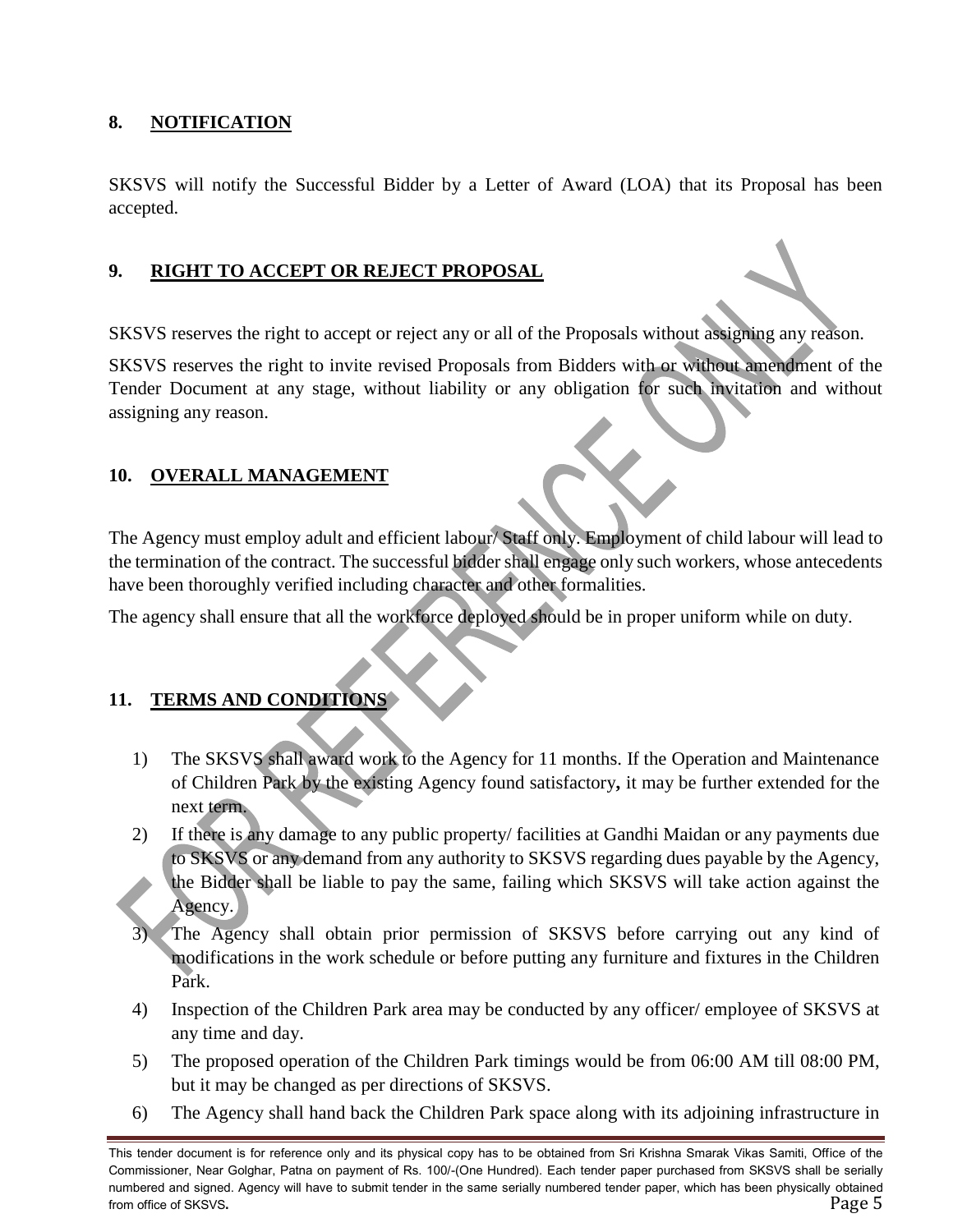original condition to the SKSVS after termination of the agreement.

- 7) The Agency shall carry out only the specified approved activities in and around the Children Park and shall not carry out any unspecified activities in contravention with the LOA. If the Agency indulges in carrying out any unapproved activities, the SKSVS shall be at liberty to cancel the LOA after giving one week (seven days) written notice to the Agency.
- 8) The Agency shall maintain the Children Park without causing any damages to the park, its surroundings and the environment during the LOA term.
- 9) The SKSVS reserves the right to cancel allotment at any point of time after giving one week (seven days) written notice to the Agency and also the right to inspect and control the maintenance and operational work undertaken by the Agency at all times and the Agency shall have to obey the orders and directions issued by the SKSVS in this regard. However in case of emergency or other compelling circumstances, SKSVS may stop operation of this Park at any time.
- 10) Cleanliness has to be maintained in the allotted area. Any litter thrown anywhere in the Children Park area due to the activities of the Person/Firm/Agency has to be cleared/collected by the Agency only.
- 11) Any other condition found necessary by management shall be included after discussing the LOA.
- 12) No advertisement panels shall be allowed either inside or outside the Children Park.
- 13) The successful bidder shall have to deposit bank guarantee/demand draft of Rs. 50,000/- (Fifty Thousand) as performance guarantee at the time of LOA for the assigned work.
- 14) The above Terms and Conditions are included in the LOA.

Agency agreeing the above terms and conditions, satisfying the above eligibility conditions and interested in running the above activities should give the **financial bid** with their agency profile.



This tender document is for reference only and its physical copy has to be obtained from Sri Krishna Smarak Vikas Samiti, Office of the Commissioner, Near Golghar, Patna on payment of Rs. 100/-(One Hundred). Each tender paper purchased from SKSVS shall be serially numbered and signed. Agency will have to submit tender in the same serially numbered tender paper, which has been physically obtained from office of SKSVS. Page 6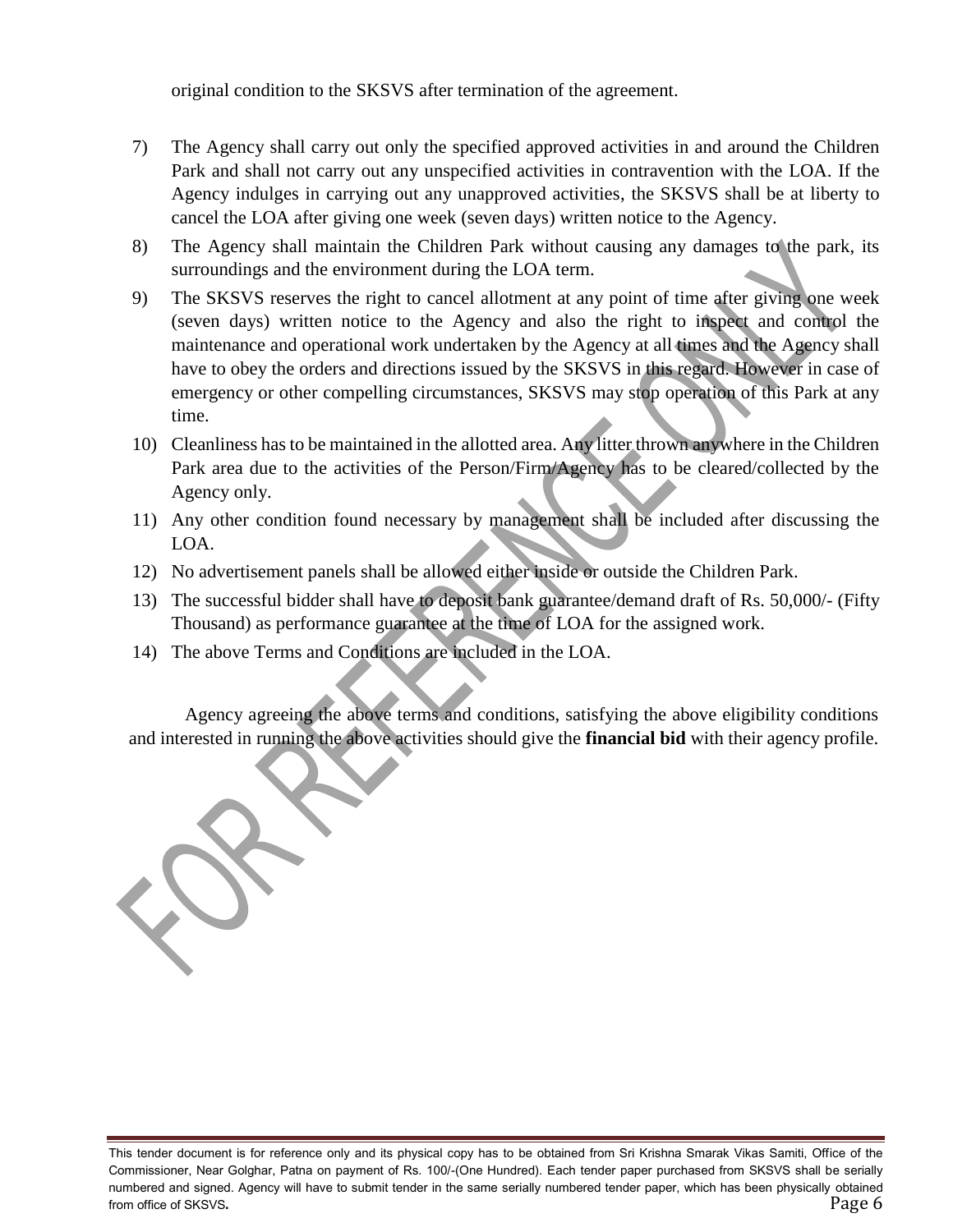## **12. Technical Bid**

### **Particulars of the Company/ Firm / Agency (Please submit along with documentary evidence)**

A bidder shall submit Technical Bid and Financial Bid in separate sealed envelopes contained in another envelope containing both the Financial and Technical Bid. A bidder shall not submit more than one bid.

| S.No. | <b>Particulars</b>                                                                                                                     |                      |
|-------|----------------------------------------------------------------------------------------------------------------------------------------|----------------------|
| 01    | Name of the Company/Firm/<br>Agency                                                                                                    |                      |
| 02    | Type of the Company whether,<br>Proprietorship, Partnership<br>Etc.                                                                    |                      |
| 03    | Name and Address of the<br>Proprietor/Partners/Directors<br>of the Company.                                                            | (i)<br>(ii)<br>(iii) |
| 04    | Registered Office Address and<br>Telephone / Mobile Number &<br>Email address.<br>Local Contact Address/<br>Telephone / Mobile Number. |                      |
| 05    | Photo copy of Pan Card                                                                                                                 |                      |
| 06    | EMD of<br>$Rs. 5,000/-$<br>(five)<br>thousand)                                                                                         |                      |
|       |                                                                                                                                        |                      |

## **Signature of the applicant with Seal**